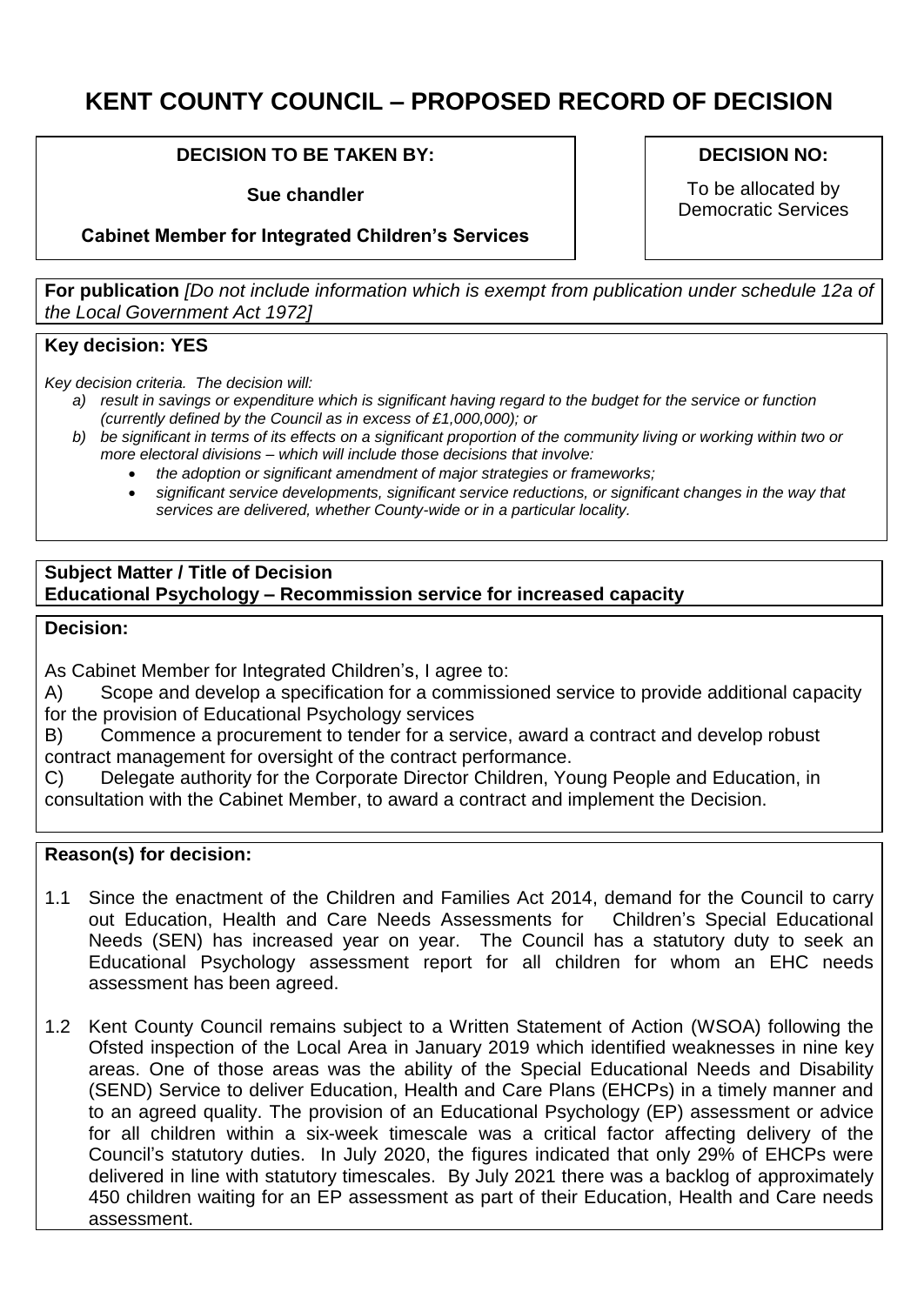- 1.3 In 2020, an external provider was commissioned to provide additional EP capacity for the initial assessments required for EHCPs. This has reduced the number of initial assessments waiting over 20 weeks and brought KCC closer to meeting its statutory duty. It is predicted that by the end of July 2022, 80% of EP assessments will be completed within the six-week statutory deadline, assuming the number of initial EHC needs assessment requests remains within the range forecast.
- 1.4 The Council is seeking the provision of high-quality EP support to complete statutory assessments in accordance with the template provided by the Local Authority and within designated timescales. Ongoing support to the service will be provided, through the award of a contract to a third-party provider, to significantly reduce the likelihood of a future backlog or lengthy waiting times.

# **2. Background**

- 2.1 Changes to legislation introduced by the Children and Families Act 2014 increased the age range for which Local Authorities were responsible for undertaking a statutory assessment of children's special educational needs (0-25 years), increased the strength of the role of parents and lowered the threshold that Local Authorities apply when making a decision whether to carry out an Education, Health and Care needs assessment.
- 2.2 The result in Kent has been a dramatic rise in the number of requests for EHC needs assessment of children's special educational needs. The EP assessment of a child's special educational needs is mandated in the Education, Health and Care needs assessment process. The capacity of Kent Educational Psychology Service (EPS) was insufficient to address the increased demand from the existing staff structure. This issue was highlighted as a weakness in the Ofsted Local Area SEND Inspection report (2019).
- 2.3 Capacity to enable the Council to meet statutory duties by providing the EP assessment in timescale for every child for whom an EHC needs assessment is carried out has been addressed through engagement of additional locum capacity and the procurement of EP assessment reports through an external agency, quality assured by Kent Educational Psychology Service Senior EPs. The provision of EP assessment reports has increased annually as a consequence, to keep up with demand.
	- Between April 2019 March 2020 the EPS produced 1680 pieces of statutory assessment report.
	- Between April 2021 March 2022 the EPS produced 2971 statutory assessment reports.
	- This is equal to an **77% increase** in two years.
- 2.4 The Kent EP Service is currently working towards consistently meeting and maintaining the performance target of providing 80-90% of EP advice for the Local Authority's EHC needs assessments within six weeks of referral. The backlog of assessments from previous years has been addressed, currently EP advice is generally provided within eight weeks of referral on average. Achieving this key performance indicator remains dependent on the provision of locum and agency EP assessment reports.
- 2.5 Educational Psychologists are hard to recruit (there is a national shortage). There is an ongoing recruitment drive in the Kent EP Service and a programme of employment of trainee EPs and assistant EPs to provide a pathway into the profession and employment in Kent. Kent EP Service has vacancies, which have been reduced in recent years through effective recruitment and retention strategies. There remains a gap between demand and capacity of Kent EP Service (even if fully staffed) to provide assessment advice to meet the demand of EHC needs assessments in Kent. Whilst the SEND Strategy seeks to reduce demand for EHC needs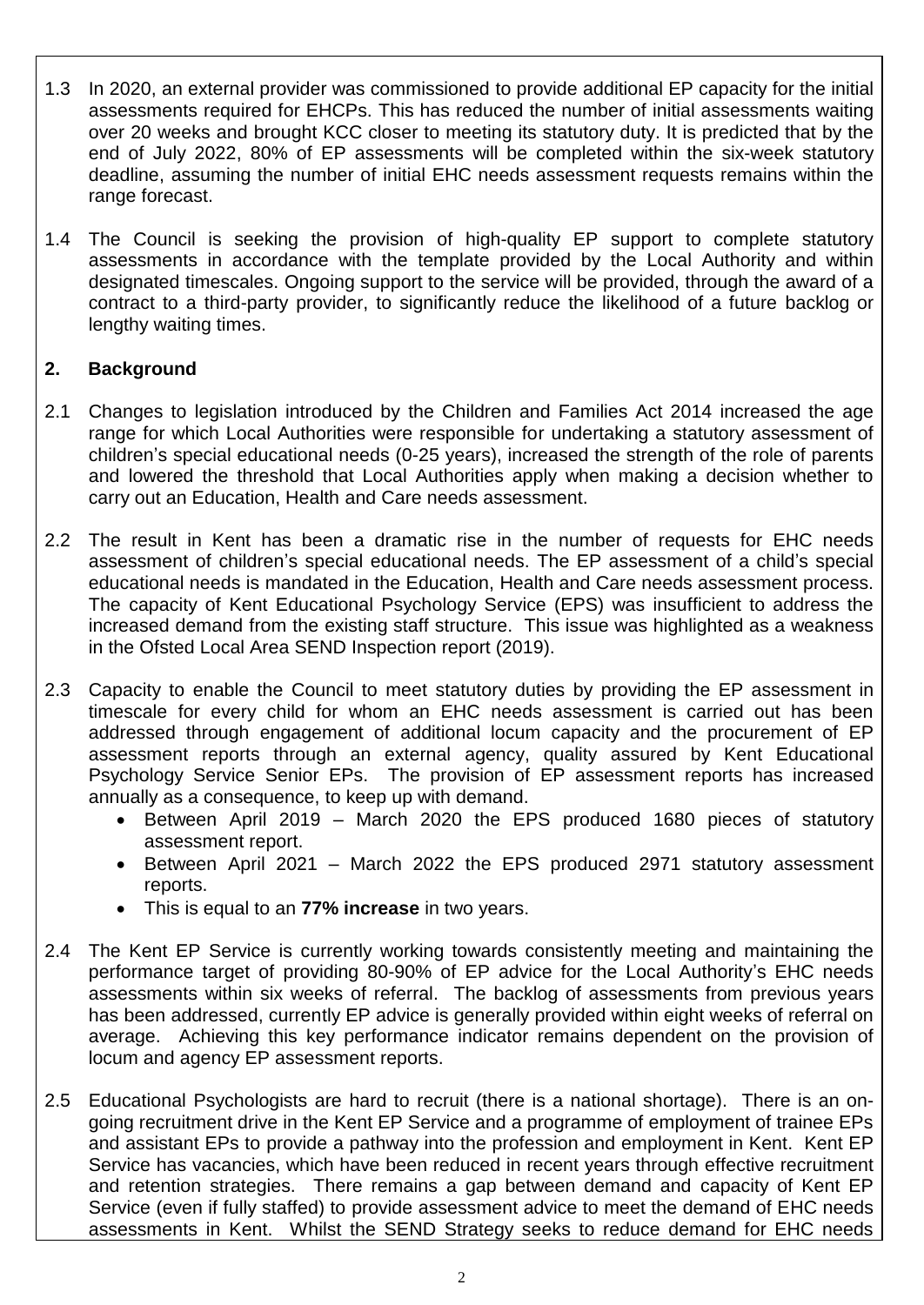assessments, the expectation is that this will take between two to three years to have a significant impact on the volume of EHC needs assessments required.

- 2.6 Kent County Council maintains approximately 20,000 EHC Plans, a significant number of which have not been updated and amended and/or actions taken following annual review. It would be expected that Educational Psychology advice contributes to approximately 10% of EHC Plan annual reviews to support Local Authority decision-making with regard to provision (Section F), placement (Section I) and whether to maintain or cease an EHC Plan. Current capacity of Kent EP Service is such that EP advice contributes to fewer than 1% of annual reviews.
- 2.7 Key to scoping the requirements for a procurement is to understand the national changing landscape of Educational Psychology services. It is well reported that there is a national shortage of qualified EPs, which is compounded by a reduction in qualification pathways and a large number of qualified EPs leaving the sector. Additionally, Academy Trusts have been directly recruiting Educational Psychologists for roles in their schools in order to meet needs. For some EPs, this work is more attractive than the completion of assessments and plans. In turn, this further reduces the pool of available EPs.
- 2.8 The shortage of EPs and the increasing demand for EHCP Assessments has led to spiralling costs for the buyers of their services. Soft market research suggests that costs could increase by as much as a third for the same levels of provision.

# **3 Options Appraisal**

3.1 The following table sets out the options considered, along with the advantages and risks of each option:

| <b>Option</b>                                                                         | <b>Advantages</b>                                                                                                  | <b>Risks</b>                                                                                                                                                                                                                                                                                     |
|---------------------------------------------------------------------------------------|--------------------------------------------------------------------------------------------------------------------|--------------------------------------------------------------------------------------------------------------------------------------------------------------------------------------------------------------------------------------------------------------------------------------------------|
| 1. Do nothing: The current<br>contract will end 30<br>November 2022.                  | • Annual saving of approx.<br>£1m (using payments from<br>2021/2022)                                               | • Reputational, legal and<br>financial - Kent County<br>Council would not be able<br>to meet statutory duties<br>under the Children and<br>Families Act 2024 and<br>would be at risk of<br>Judicial Review. Poor<br>Ofsted re-visit outcome.<br>Parents seeking redress<br>may be awarded costs. |
| 2. Build capacity in-house<br>to provide assessments<br>and reviews to meet<br>demand | • Can exercise greater<br>control of in-house<br>performance<br>• Less susceptible to volatile<br>market pressures | • This is unrealistic $-$ the<br>Kent EP Service has<br>taken a proactive<br>approach to recruitment<br>and retention and there<br>remains vacancies in the<br>staffing structure.                                                                                                               |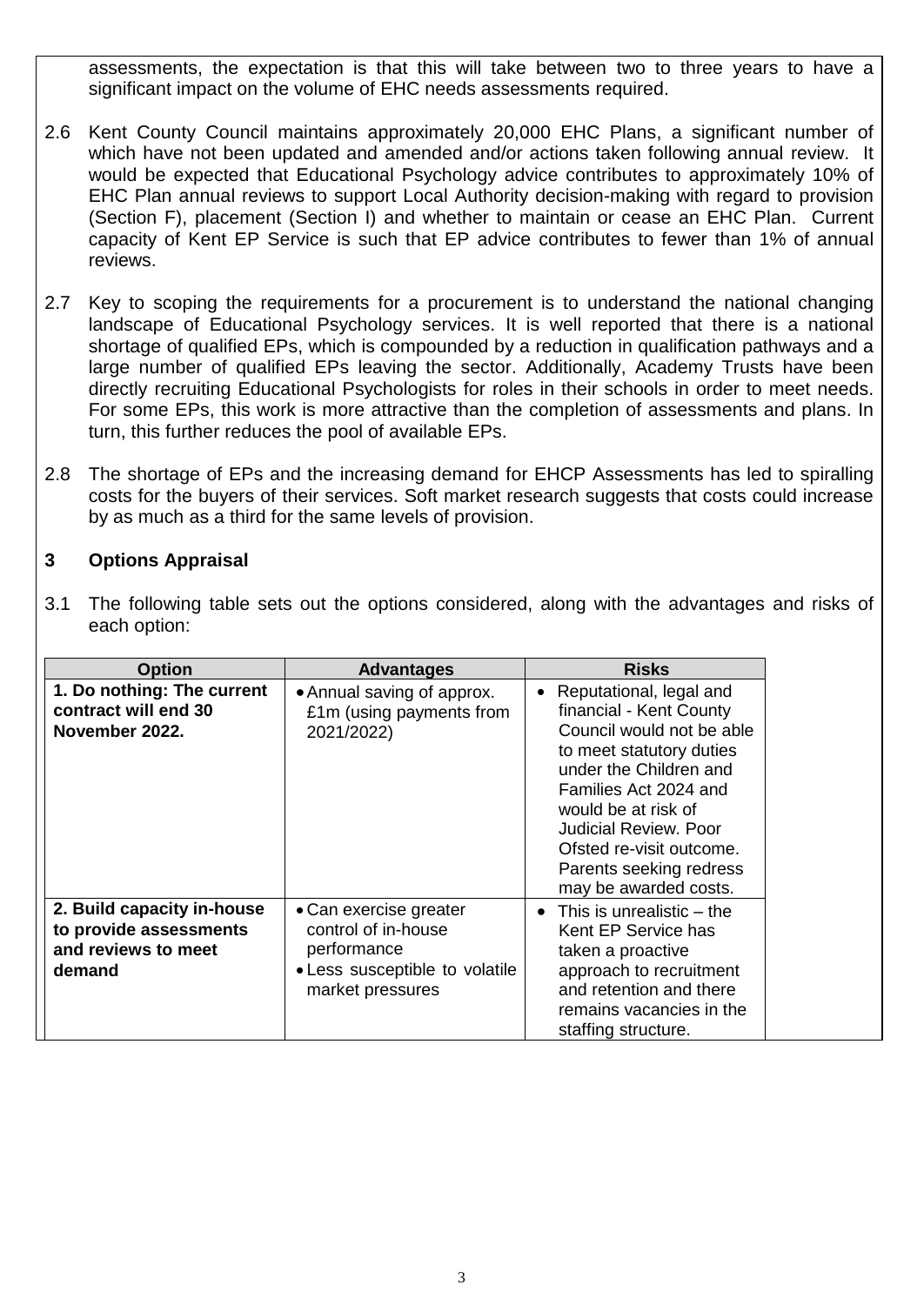| 3. Engage increased local<br>locums (cost per<br>assessment £1100)                                                                                                              | • Currently this is more cost-<br>effective                                                                                                                                                                                                                                                                                                                                                              | There are a limited<br>$\bullet$<br>number of local locums<br>available. Current<br>market pressures are<br>such that Kent locums<br>have taken on work in<br>other Local Authorities, if<br>and when the rates of<br>remuneration are better.<br>• There is insufficient<br>capacity in the locum                    |  |
|---------------------------------------------------------------------------------------------------------------------------------------------------------------------------------|----------------------------------------------------------------------------------------------------------------------------------------------------------------------------------------------------------------------------------------------------------------------------------------------------------------------------------------------------------------------------------------------------------|-----------------------------------------------------------------------------------------------------------------------------------------------------------------------------------------------------------------------------------------------------------------------------------------------------------------------|--|
| 4. Re-procure the EP<br>service to provide<br>additional capacity                                                                                                               | • There will be continued<br>capacity to perform initial<br>assessments<br>• KCC will be able to access<br>a national pool of EPs                                                                                                                                                                                                                                                                        | market to meet demand.<br>It is likely that we will be<br>$\bullet$<br>able to procure fewer<br>assessments for the<br>same financial envelope<br>from the last service,<br>however competition in<br>the tender process will<br>test this.                                                                           |  |
| 5. Continue with the hybrid<br>approach for a further two<br>years and review after one<br>$year - this means re-$<br>procuring an EP service to<br>provide additional capacity | • The hybrid approach<br>procuring additional agency<br>EP assessments and<br>engaging local locums<br>enables the provision of EP<br>assessment advice for the<br>Council's EHC needs<br>assessment and some<br>annual review assessment<br>advice in the most<br>responsive and flexible<br>way, providing the greatest<br>chance of enabling Kent<br>County Council to meet its'<br>statutory duties. | Providers may not tender<br>$\bullet$<br>for a service that has no<br>minimum guarantee of<br>business, or with a sliding<br>scale. The commercial<br>model will need to be<br>clearly understood by<br>those managing the EP<br>assessments and advice<br>to get the most cost-<br>effective option at<br>allocation |  |

- 3.2 **Based on the above options appraisal the recommended option is Option 5 - Continue with the hybrid approach for a further two years and review after one year –** this means re-procuring an EP service to provide additional capacity
- 3.3 It is expected that the initial contract term will be 12 months with the option to extend for a further 12 months. There will be a requirement to include flexibility within this term to ensure delivery is fit for purpose and meets any change in demand.

# **4 Commissioning Approach**

- 4.1 A Prior Information Notice will be advertised on the Kent Business Portal requesting potential providers to feed back on the proposed delivery model and scope of provision.
- 4.2 Part of any Invitation to Tender will include but not be limited to:
	- The requirement for statutory timeframes to be met for initial assessment.
	- Previous experience in working against a backdrop of relevant legislation.
	- An ability to flex the model of provision between both face-to-face delivery and a virtual offer to not only protect against any further COVID-19 restrictions but also match delivery to the needs of children and young people.
	- A track record in embedding the voice of children and young people in the development of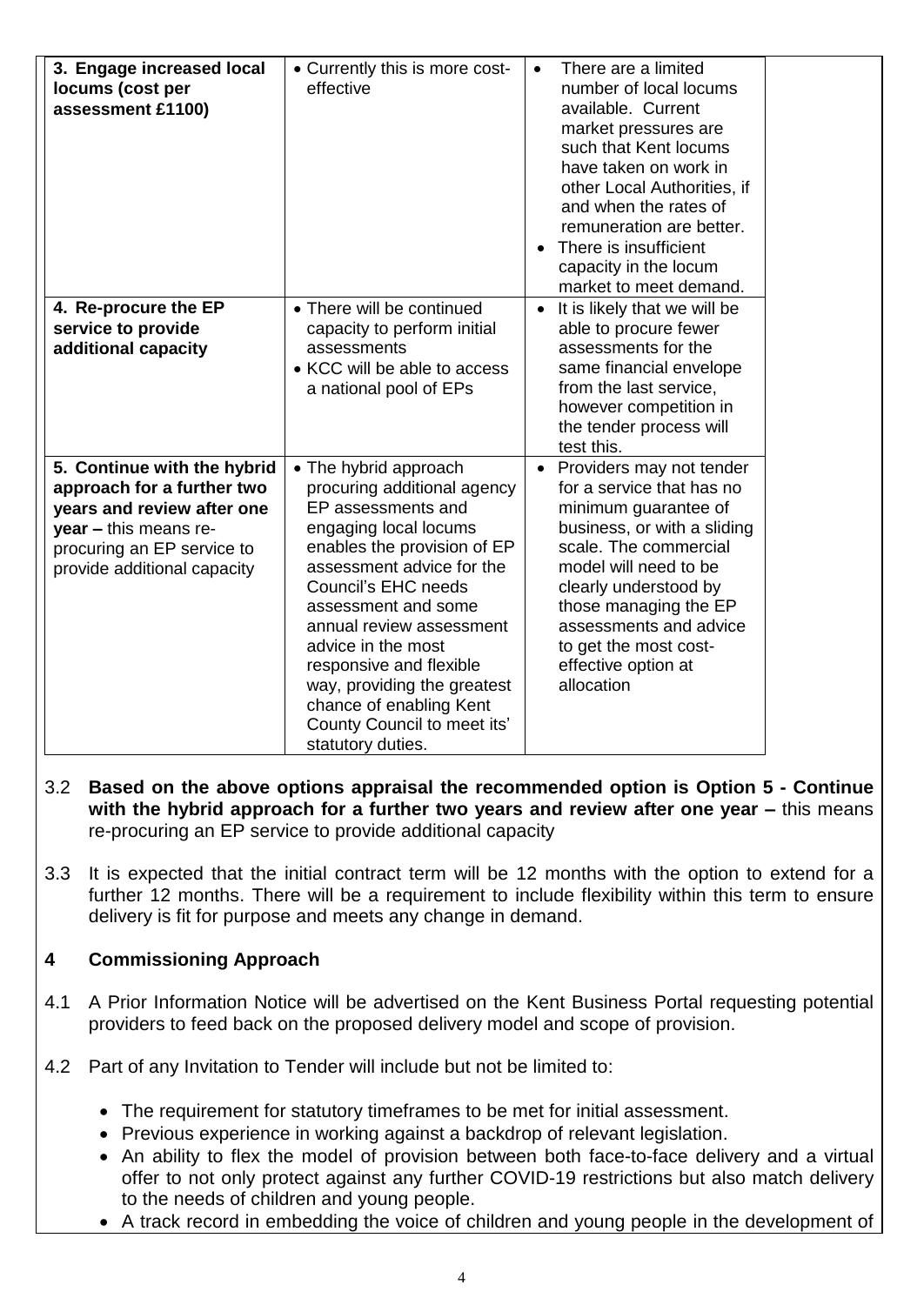provision

Ability to flex model to accommodate fluid numbers of referrals both in type and workload.

# **5 Timelines**

- 5.1 Should the recommended option be agreed, informal market engagement will commence in May 2022.
- 5.2 Specification development and publication of a notification on the Kent Business Portal can commence on publication of the Key Decision.
- 5.3 A procurement process will commence to ensure that there is no gap in provision, allowing a new service to be in place from 1 December 2022.

# **6 Financial Implications**

- 6.1The use of the contracted provider to complete Educational Psychology assessments and to support annual reviews is expected to flex dependent on the availability of new and existing directly employed EPs, access to the locums, the delivery of the provider, and overall demand for Education Health and Care Plans.
- 6.2 Current service spend is £923k in the past 12 months. This reflects the fluctuations in the number of assessments provided each month by the provider, which ranged between 40 and 100 per month over this period.
- 6.3 The cost of the service would need to be adjusted for market changes. Soft market research suggests feasibly a 30% uplift due to market pressures will be required (as described section two above).

| <b>Procurement Stage</b>         | Date             |
|----------------------------------|------------------|
| <b>Market Engagement</b>         | May 2022         |
| <b>PIN Published for EOIs</b>    | <b>July 2022</b> |
| <b>ITT Issued</b>                | August 2022      |
| <b>Evaluation and Moderation</b> | October 2022     |
| <b>Contract Award</b>            | October 2022     |
| <b>Contract Start Date</b>       | December 2022    |

- 6.4 It is predicted that between 40 and 100 assessments per month will be required in order to provide sufficient capacity to KCC's EP Service. The expected spend therefore is between £0.7m and £1.8m per annum with the contract term being one year with a one-year extension option. The Key Decision is therefore on the maximum spend value of £3.6m over two years.
- 6.5 All Education Psychology activities are funded by the General Fund revenue budget and a small amount of traded activity with schools. The 2022-23 budget for the total Educational Psychology service is £4.6m of which approximately £2.0m is for the commissioning of additional capacity from external providers. It is recognised due to a combination of both the increase in rates and high demand there is a risk the service may overspend in the short term whilst additional wider measures are put in place to support the reduction in the number of EHCP referrals by supporting more children with SEN at an earlier stage to avoid escalation of need. The financial position will be reported in the monitoring report to Cabinet during the year.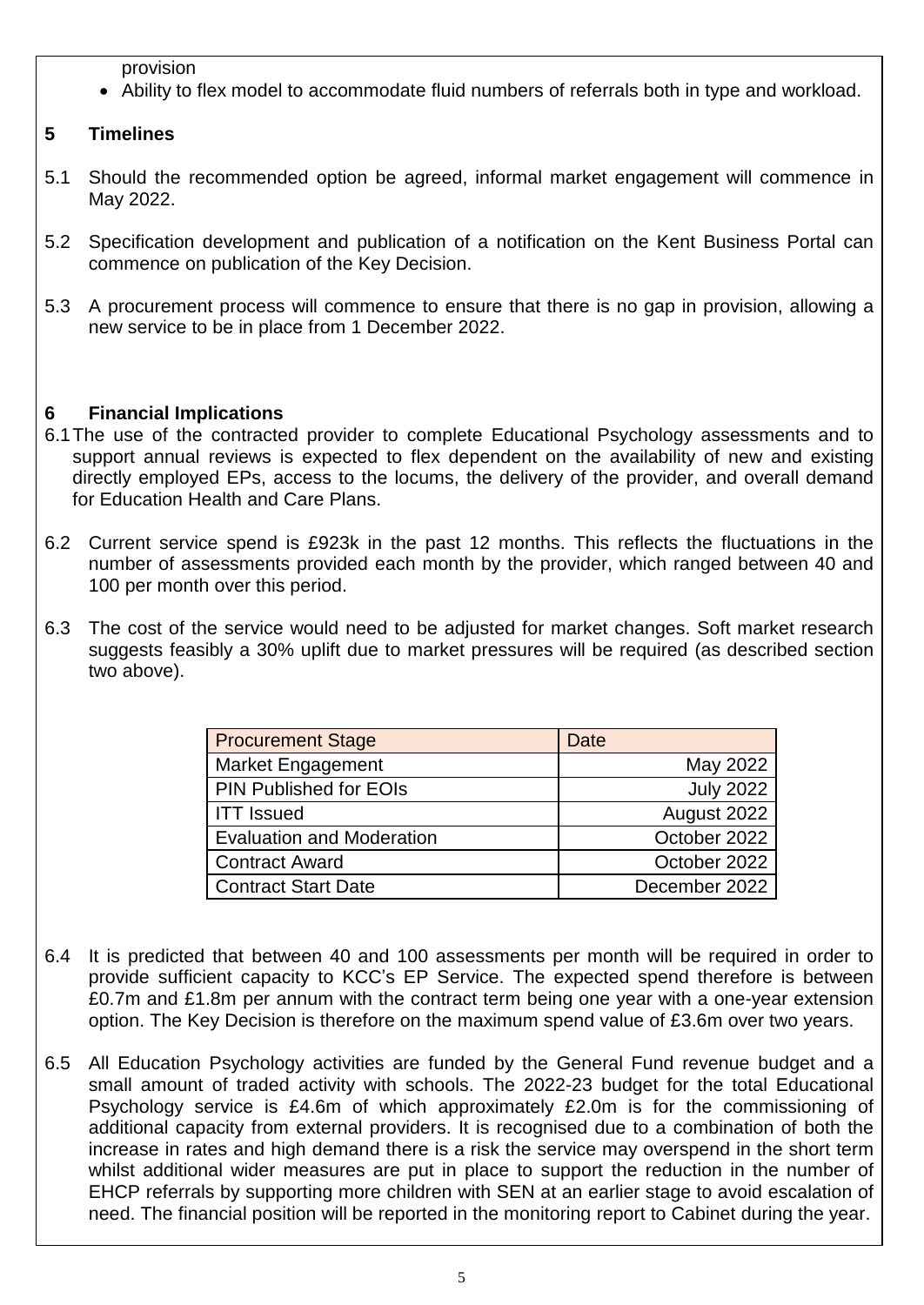# **7 Legal implications**

- 7.1 The Local Authority has a statutory obligation to complete assessments (EHCPs) in a 20-week timeframe. As an authority we are, in a number of cases, failing in this duty, impacted by the capacity of the EP Service. With current capacity, supported by the existing contract, it is estimated that The Council will be in a better position to meet this obligation. The recommission of a service to provide additional EPs will give the authority the best chance to continue to meet this responsibility, clear the current backlog and maintain that position going forward.
- 7.2 In 2019 Ofsted and the CQC undertook a joint inspection of Kent's SEND offer and how this is implemented across the county. The inspection identified the following
	- The Fragmented system means that too many children and young people with SEND do not get the support they need
	- Families experience a high level of confusion about what support is available. Resulting in the belief that an EHCP is essential to ensure their child's needs are met.
	- Kent does not yet successfully prioritise the needs of children and young people with SEND.
	- Children and young people with SEND experience unacceptable inequality when accessing services in Kent

# **8 Equalities implications**

- 8.1 An Equalities Impact Assessment has been completed and identified no high negative impacts and the following positive impacts were identified:
	- An increase in the total number of assessments available to meet the needs of young people who are in need of an Educational Psychology assessment who may/may not be SEN
	- A reduced wait to access support which may be dependent on the completion of an assessment
	- Young people and their families will be supported to achieve and will have their wellbeing positively impacted as a result of receiving an assessment service in a timelier manner
- 8.2 Whilst, by its nature, the service will exclude those who do not fulfil these criteria, the choice of these restrictions is justified, and any other protected groups are not affected.

# **9 Other corporate implications**

9.1 The existing Data Protection Impact Assessment will be reviewed and amended as necessary for a new service.

# **10 Governance**

- 10.1 The Educational Psychology Service is positioned in the SEN and Disabled Children and Young People Division in the Children, Young People and Education Directorate.
- 10.2 Following the Key Decision and compliant procurement process, the contract will be awarded by the Corporate Director of Children, Young People and Education, in consultation with the Cabinet Member for Integrated Children's Services.